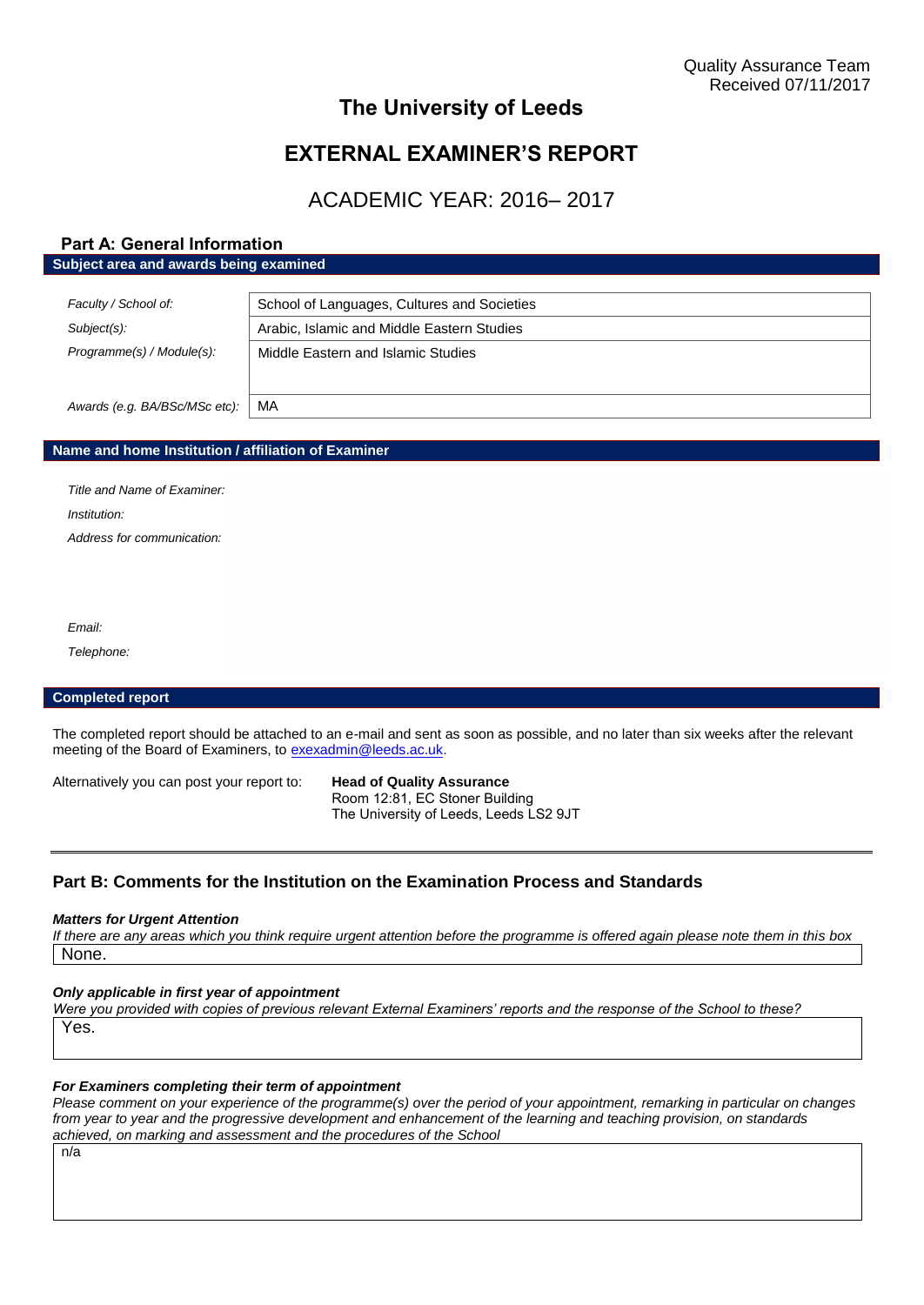#### **Standards**

- **1. Please indicate the extent to which the programme Aims and Intended Learning Outcomes (ILOs) were commensurate with the level of the award**
	- *The appropriateness of the Intended Learning Outcomes for the programme(s)/modules and of the structure and content of the programme(s);*
	- *The extent to which standards are appropriate for the award or award element under consideration.*

The aims of both the Programme as a whole and ILOs for individual modules for which I have been asked to comment meet standards commensurate to the standard expected of a taught postgraduate programme both in terms of the quality and substantive content of teaching, and of the objectives and instruments of intended learning outcomes.

## **2. Did the Aims and ILOs meet the expectations of the national subject benchmark (where relevant)?**

 *The comparability of the programme(s) with similar programme(s) at other institutions and against national benchmarks and the Framework for Higher Education Qualifications.*

The Programme as a whole and the individual modules for which I have been asked to comment meet standards expected of similar programmes in the UK both in terms of the quality and substantive content and teaching and teaching methods. In particular, Leeds' programme successfully combines training in language, culture, and history with 'area studies' and elements of the region's modern and contemporary politics. There are relatively few such programmes in the UK, a niche of which Leeds' programme is a central component.

#### **3. Please comment on the assessment methods and the appropriateness of these to the ILOs**

 *The design and structure of the assessment methods, and the arrangements for the marking of modules and the classification of awards;* 

*The quality of teaching, learning and assessment methods that may be indicated by student performance.*

Modules within my remit across the Programme use a laudably broad range of assessment types and strategies, from presentations to small weekly reports, to essays, exams, and dissertations. This range of assessments is adequate to effectively deliver the content and skills contained in Programme and module ILOs, as well as reinforcing students' transferable skills. In addition, staff across the programme are clearly engaged and dedicated, often providing students with extensive feedback.

#### **4. Were students given adequate opportunity to demonstrate their achievement of the Aims and ILOs?**

- *The academic standards demonstrated by the students and, where possible, their performance in relation to students on comparable courses;* 
	- *The strengths and weaknesses of the students as a cohort.*

See point 3 above.

Students were given a range of assessment types, allowing them to both absorb substantive content and develop transferable skills. In addition, teaching staff's marking was accurate and in particular rewarded bright, dedicated students.

## **5. For Examiners responsible for programmes that include clinical practice components, please comment on the learning and assessment of practice components of the curriculum**

n/a.

#### **6. Please comment on the nature and effectiveness of enhancements to the programme(s) and modules since the previous year**

*It would be particularly helpful if you could also identify areas of good practice which are worthy of wider dissemination.* 

As an incoming External Examiner, I can't comment on improvements from the previous year, as my predecessor's report identified no specific areas requiring attention. I can, however, confirm his impression that the programme is staffed by dedicated instructors who clearly bring their research focus to bear on module design and teaching: such research-informed teaching is central to programme quality.

### **7. Please comment on the influence of research on the curriculum and learning and teaching**

*This may include examples of curriculum design informed by current research in the subject; practice informed by research; students undertaking research.* 

See also point 6 above.

Research-led teaching is crucial to programme quality, particularly for an interdisciplinary programme such as this, and this Masters broadly achieves this objective. If anything, I found some module outlines understated the innovative nature of their design and implementation.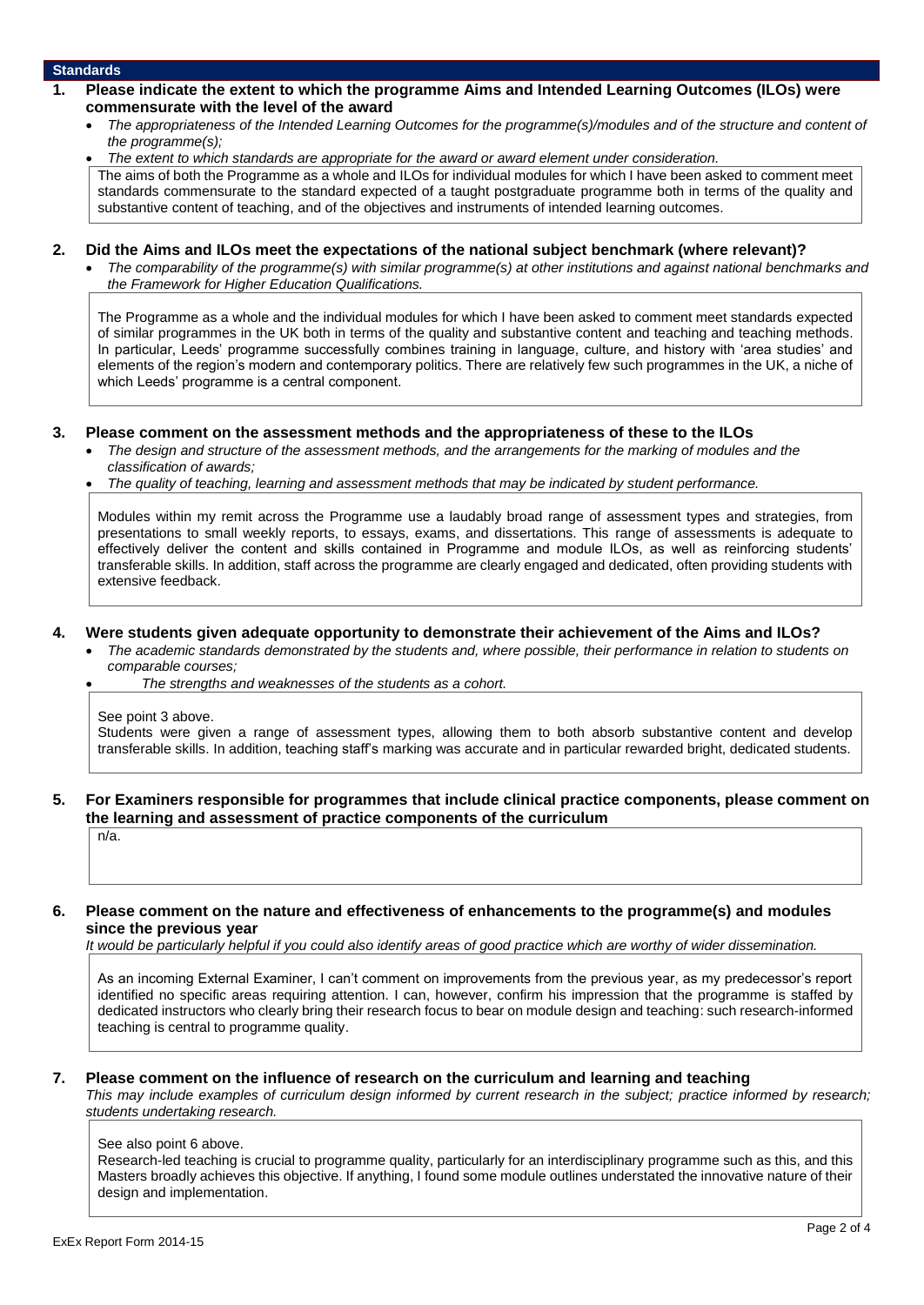**8. Where the programme forms part of an Integrated PhD, please comment on the appropriateness of the programme as training for a PhD**

n/a

#### **For Examiners involved in mentoring arrangements**

**9. If you have acted as a mentor to a new External Examiner or have received mentor support please comment here on the arrangements**

n/a

#### **The Examination/Assessment Process**

**10. The University and its Schools provide guidance for External Examiners as to their roles, powers and responsibilities. Please indicate whether this material was sufficient for you to act effectively as an External Examiner.**

*Whether External Examiners have sufficient access to the material needed to make the required judgements and whether they are encouraged to request additional information.*

An incoming External Examiner unfamiliar with an institution will always have more questions than someone familiar with the programme, but both academic and administrative staff should be commended for having been highly responsive in satisfying any questions I had.

**11. Did you receive appropriate documentation relating to the programmes and/or parts of programmes for which you have responsibility, e.g. programme specifications or module handbooks, marking criteria?** *The coherence of the policies and procedures relating to External Examiners and whether they match the explicit roles they are asked to perform.* 

Materials supplied were adequate to the tasks required of me. The policy coherence matches role specification for External Examiners.

#### **12. Were you provided with all draft examination papers/assessments? Was the nature and level of the questions appropriate? If not, were suitable arrangements made to consider your comments?**

All necessary material was made available to me in advance of the Board, either in paper form or in electronic form via the University's VLE. In addition, I was consulted on proposed examination papers for several modules, which I found adequate to module aims and objectives. Staff were quick to answer any questions about the form or substance of proposed assessments.

#### **13. Was sufficient assessed / examined work made available to enable you to have confidence in your evaluation of the standard of student work? Were the scripts clearly marked/annotated?**

Yes. Yes.

**14. Was the choice of subjects for dissertations appropriate? Was the method and standard of assessment appropriate?**

The topics agreed with students fit squarely within the Programme's remit, and in the near-totality of cases I agreed with Internal Examiners' assessments, save minor discrepancies in grading which are entirely to be expected.

**15. Were the administrative arrangements satisfactory for the whole process, including the operation of the Board of Examiners? Were you able to attend the meeting? Were you satisfied with the recommendations of the Board?**

Both academic and administrative staff have been very efficient in answering any questions I had on process. Board proceedings were entirely proper.